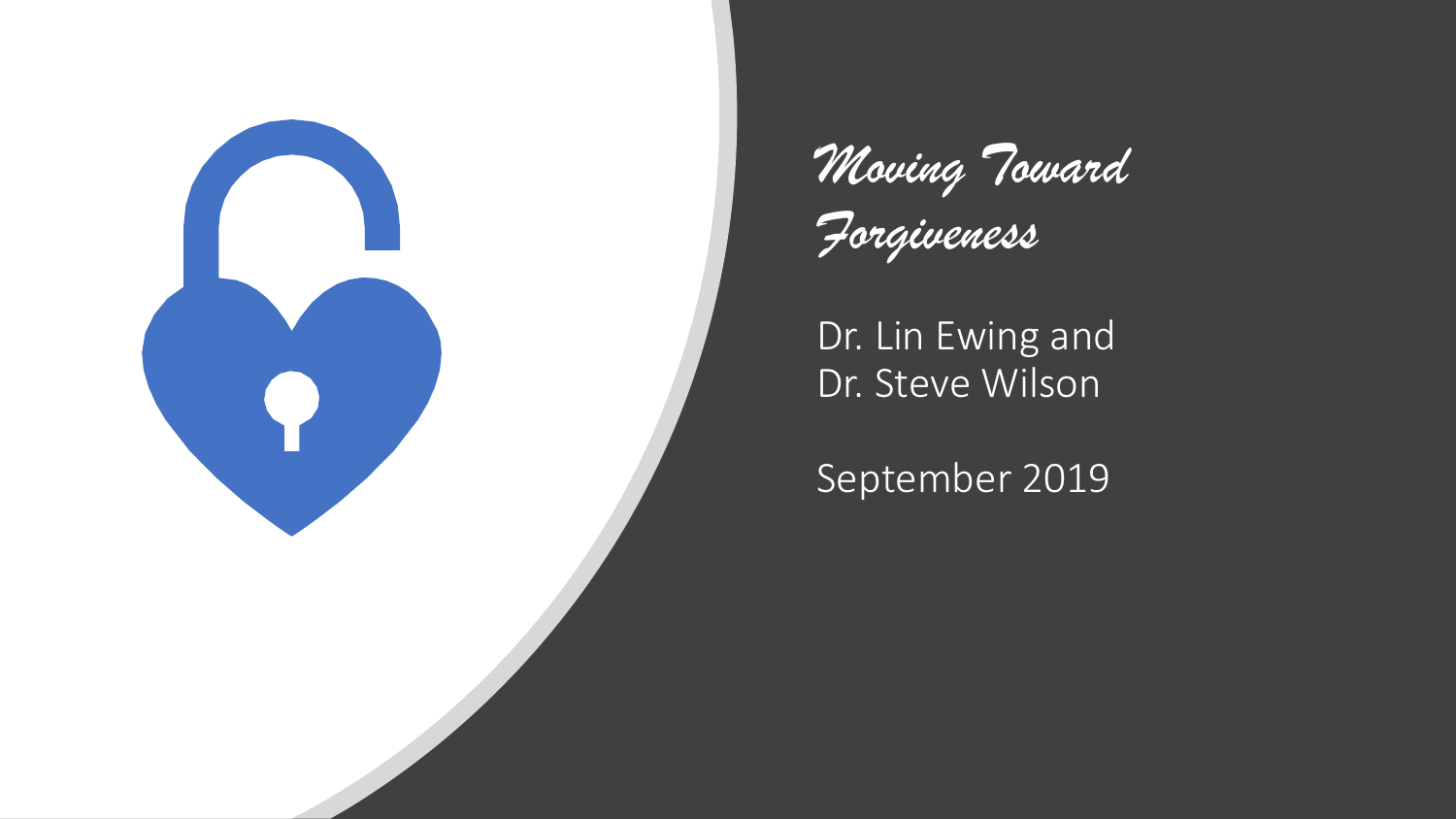Moving Toward Forgiveness: Three Gatherings for Reflection

**Gathering 1: The 'Case' for Forgiveness -What makes it important to discuss? - Psychological perspective - Spiritual Guidance Gathering 2: Forgiving others -Receiving God's forgiveness - Reflecting on a process of forgiving - Accounts and recollections of others Gathering 3: Seeking forgiveness; barriers to forgiving -How, when, should we seek forgiveness? -Identifying possible barriers to forgiving and seeking forgiveness -Are some things unforgiveable?**

**-**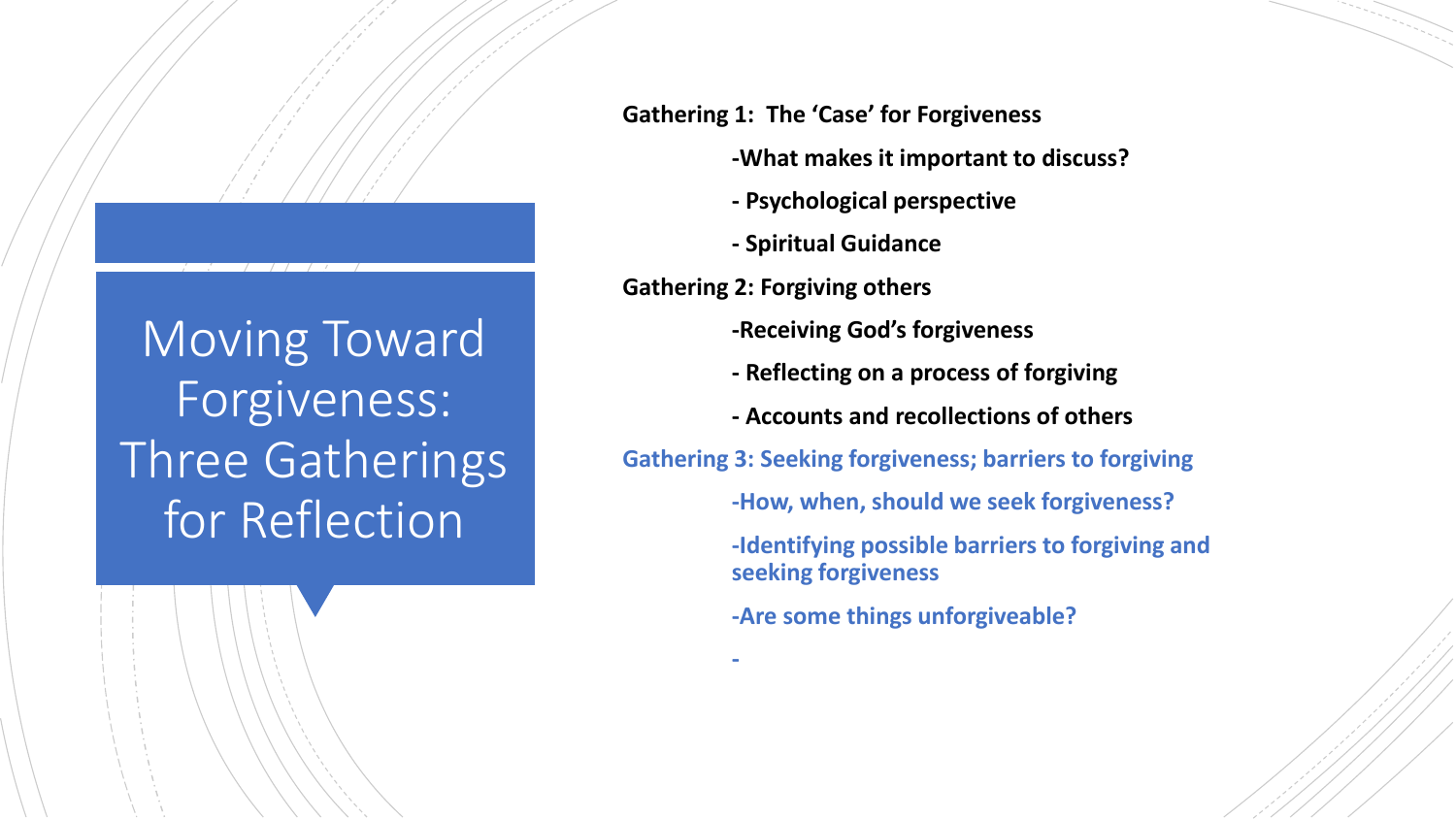# Gathering 2: Summary

- **The process of forgiving others is linked to our accepting our own need for forgiveness from God and others, and our ability to forgive ourselves;**
- **A helpful metaphor from author Adam Hamilton describes the varying degrees of impact of hurts received from others;**
- **Pebbles are described as small hurts, irritations and perceived slights of attention that may be less complicated to forgive;**
- **Stones are described as more serious offenses that may crat a wall between the offender and the other;**
- **Boulders are wounds inflicted by others that are so deep they cannot be forgiven quickly.**

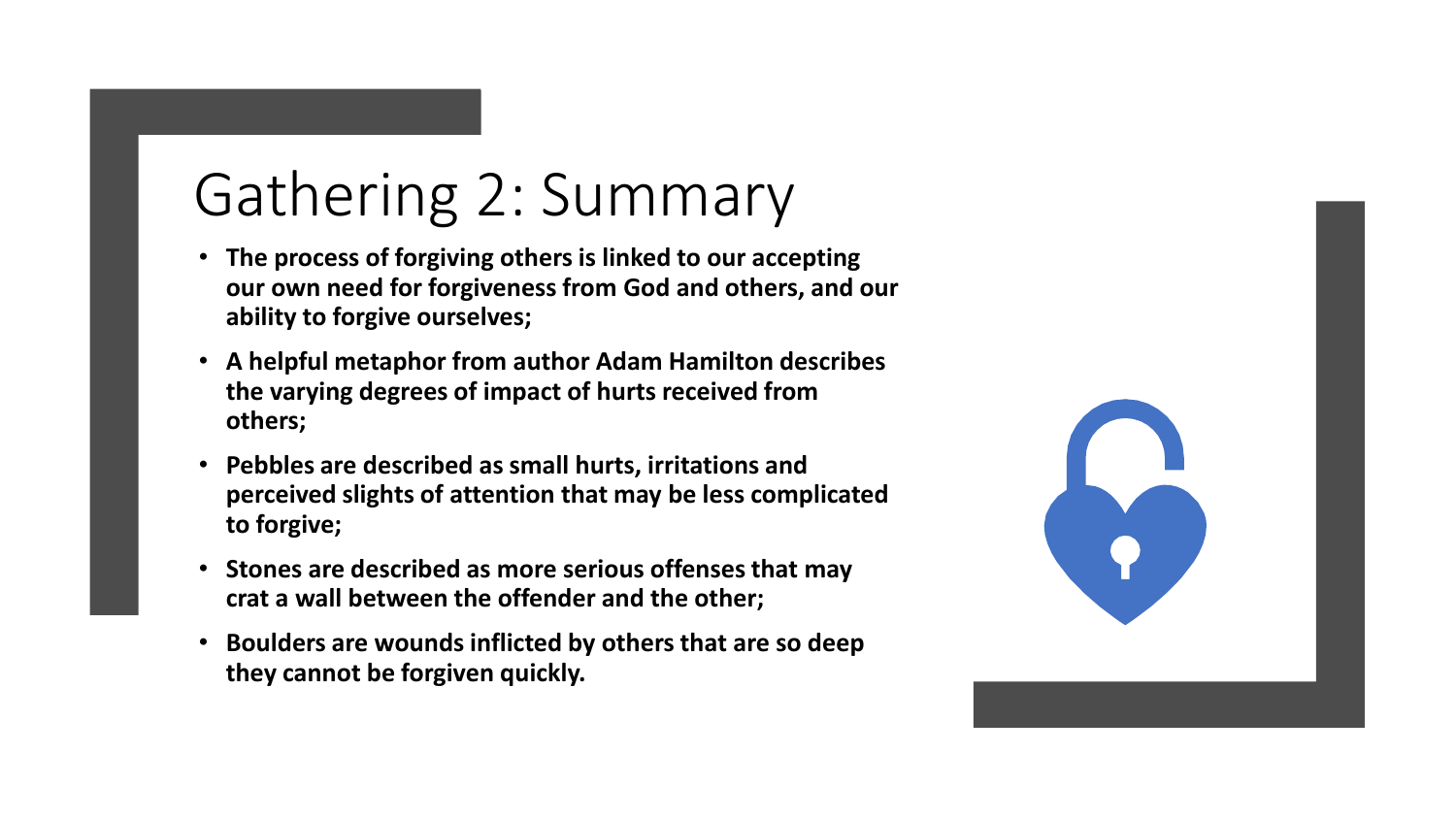### Seeking Forgiveness

- **When we have offended and are seeking forgiveness**, we go through a potentially lengthy and challenging process:
	- Effort to see the person we offended as wounded, as needing assistance to overcome the hurt;
	- We (the offender) see the worth of the offended, have empathy for them and want to reach out to make things right.
	- Such overtures may not be welcome as the offended one is not ready to forgive.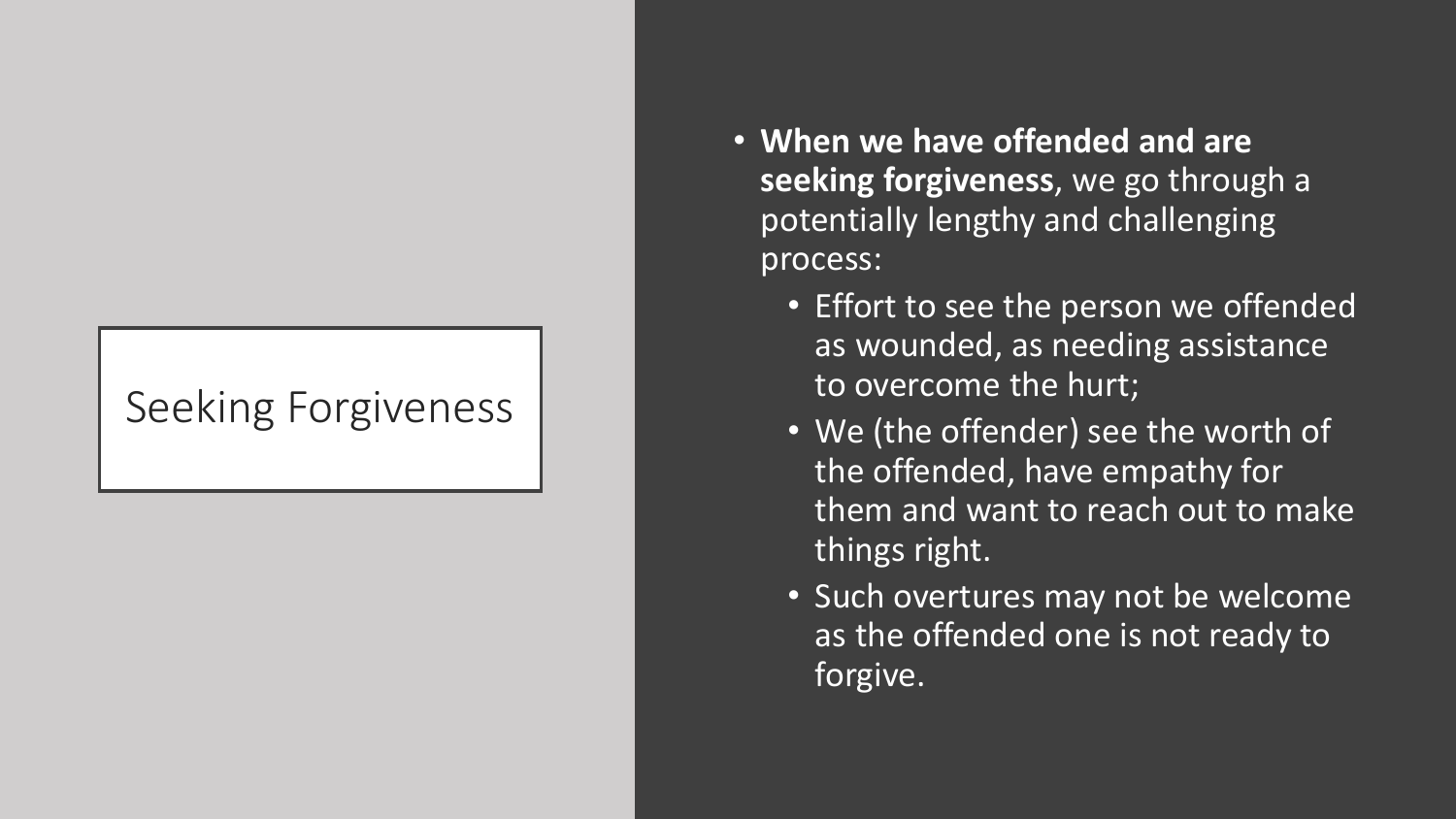### Seeking Forgiveness

- Take home message is the need to **attempt** to understand where the other person is in the process of forgiving;
- Both the offender (who is seeking forgiveness) and the offended (hurt, wounded) may be in very different developmental places in respective healing journeys.
- Attempting to identify where each of you is in the process of moving forward is highly important so that each of you can be patient with the other and with yourself.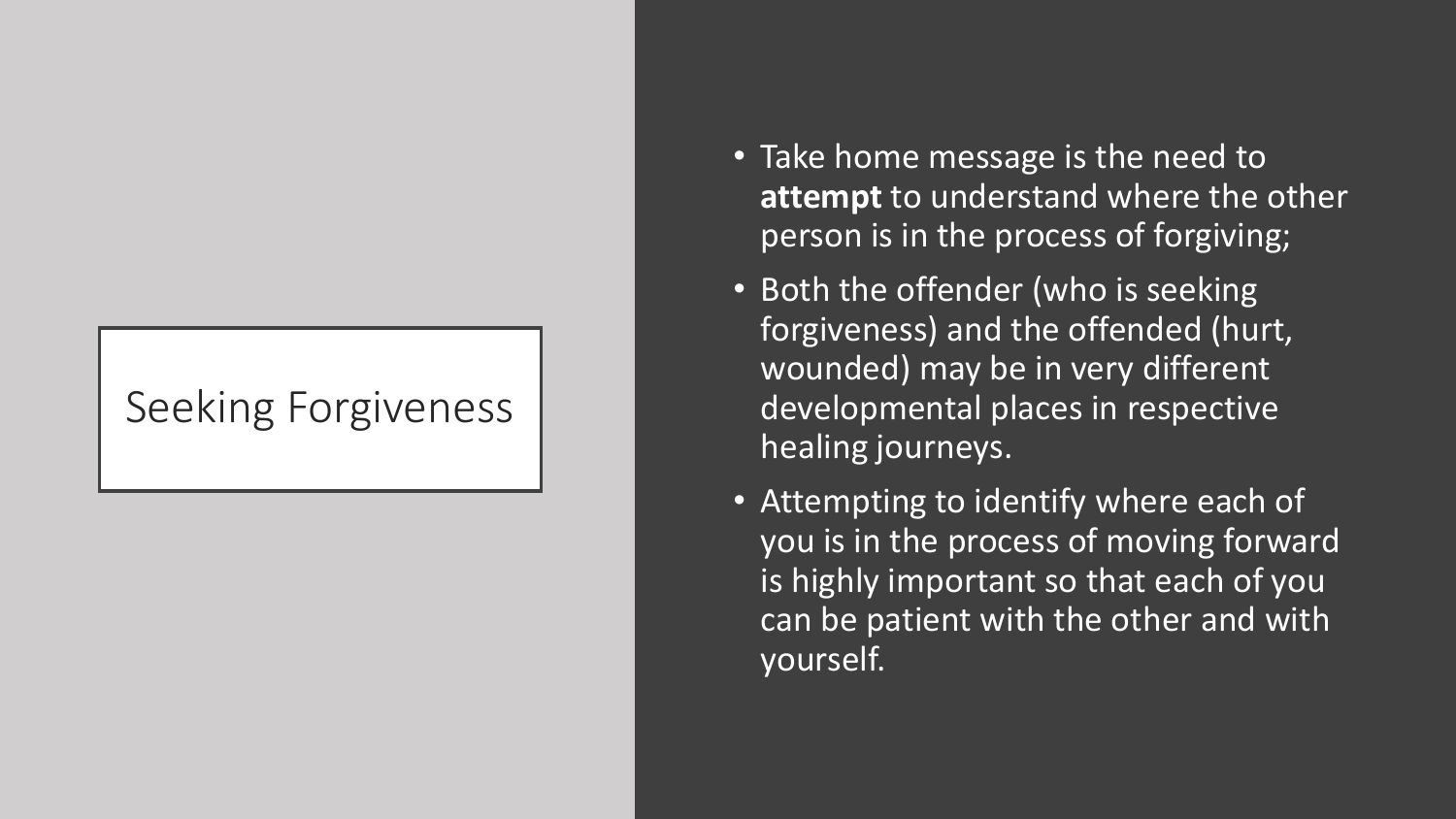### Seeking Forgiveness

- Seeking forgiveness is intended to bring about reconciliation.
- Reconciliation, coming together in mutual trust, usually occurs when seeking forgiveness and forgiving both have first been accomplished.
- Reconciliation can be scary. Can I trust the other person again?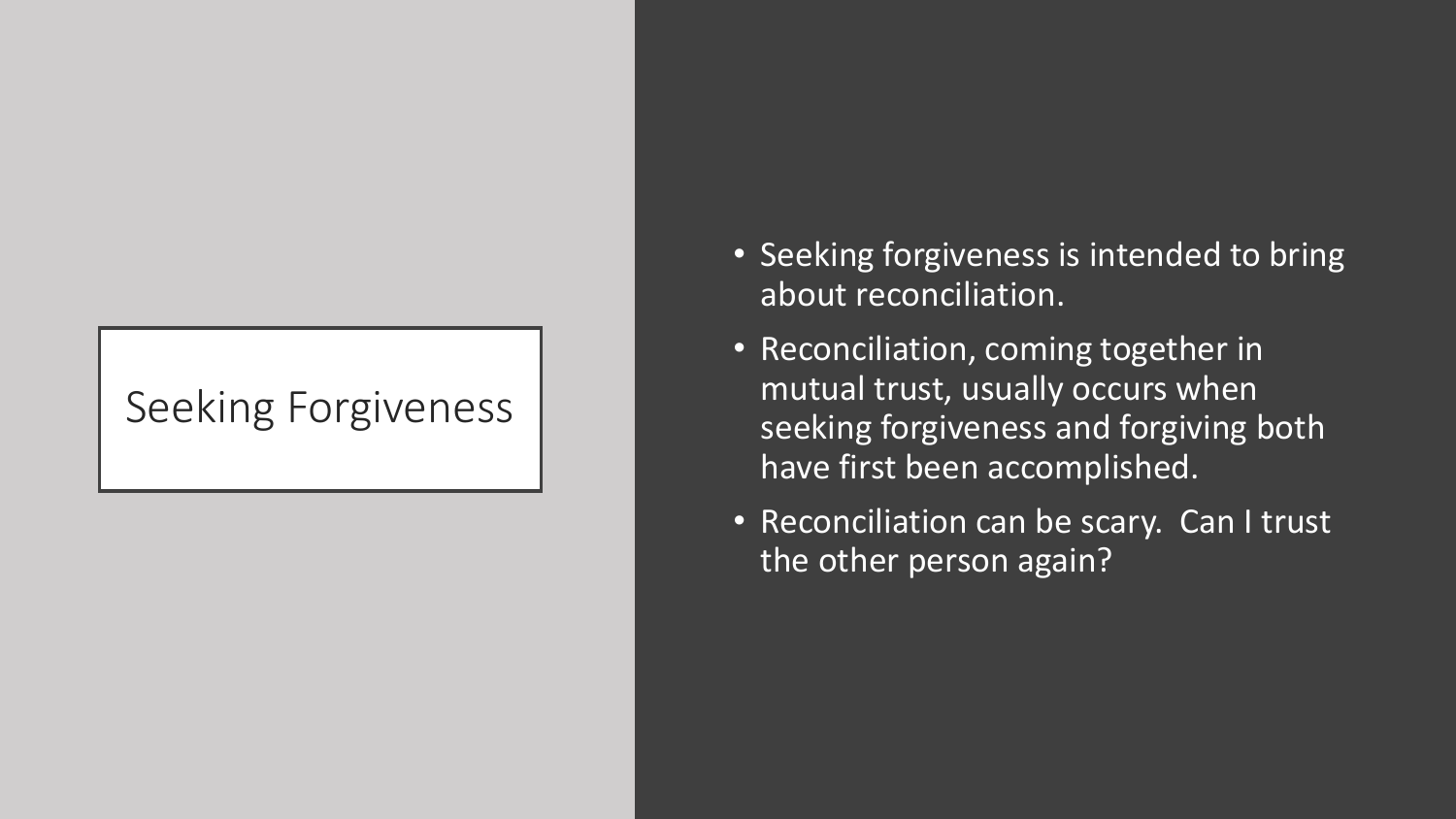Barriers that Prevent Seeking Forgiveness

- Beliefs that seeking forgiveness appears selfserving
	- That the other may think that you are seeking personal gain by apologizing, seeking forgiveness.
- Beliefs that one is not culpable
	- Impossible to be moved to seek forgiveness from another if we don't perceive that we have done anything for which we need to/want to be forgiven.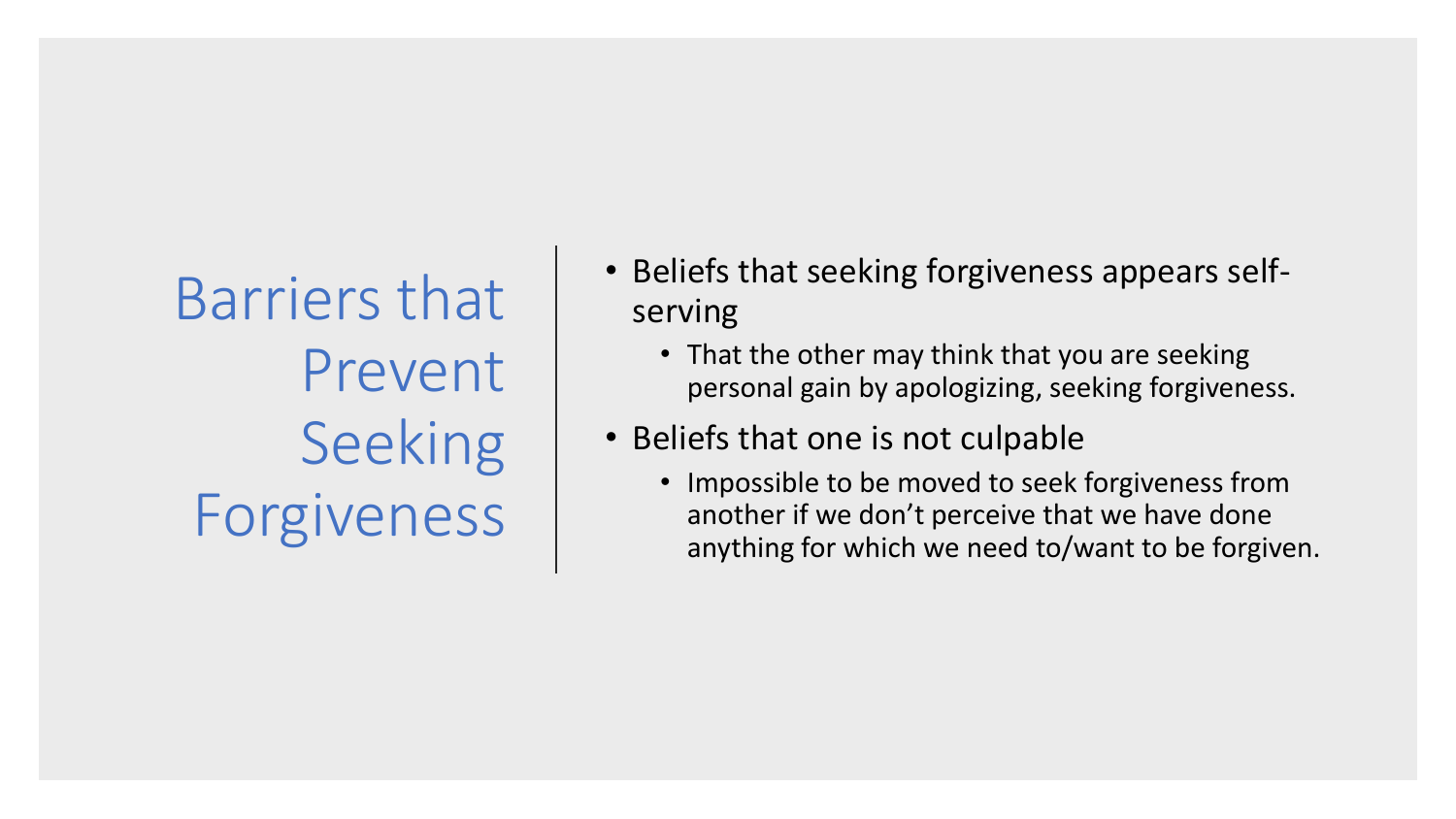Barriers that Prevent 'Victims' from Extending Forgiveness

Belief that forgiveness sacrifices justice:

-If the offended believes that forgiveness makes all things equal in terms of the offense, then forgiveness will be difficult;

Belief that forgiveness condones the transgressor's behavior;

Belief that forgiveness makes the victim appear weak;

Belief that forgiveness make the victim appear morally superior.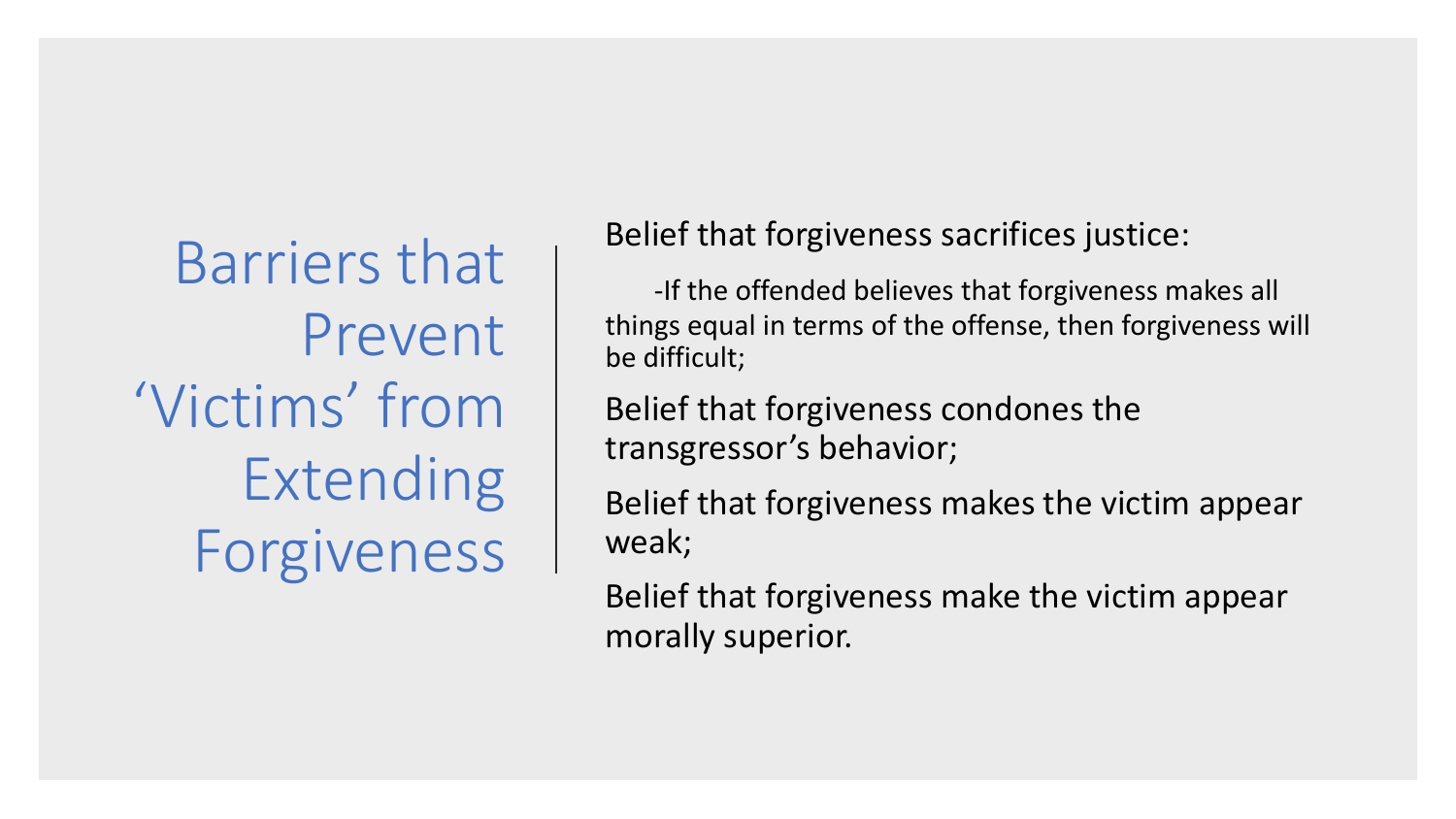Forgiving and Seeking Forgiveness: Trust is Crucial

- To help you answer the trust questions when you are the seeking forgiveness or you are the one forgiving, attempt to determine the other's situation related to:
- Remorse, repentance, and repair
	- **Remorse** is inner sorrow. Do you feel genuine sorrow for the offence? Is the other sorry for what happened?
	- **Repentance** is the language used to express the remorse. As one seeking forgiveness, have you thought carefully about what the actual offense is? Has there been an apology (not necessary for forgiveness, but often necessary for deep reconciliation).
	- **Repair** is making amends within reason; for some actions there is no repair (for example, there is no recompense for a parent whose child is murdered). Often the most convincing repair involves a change in behavior/actions.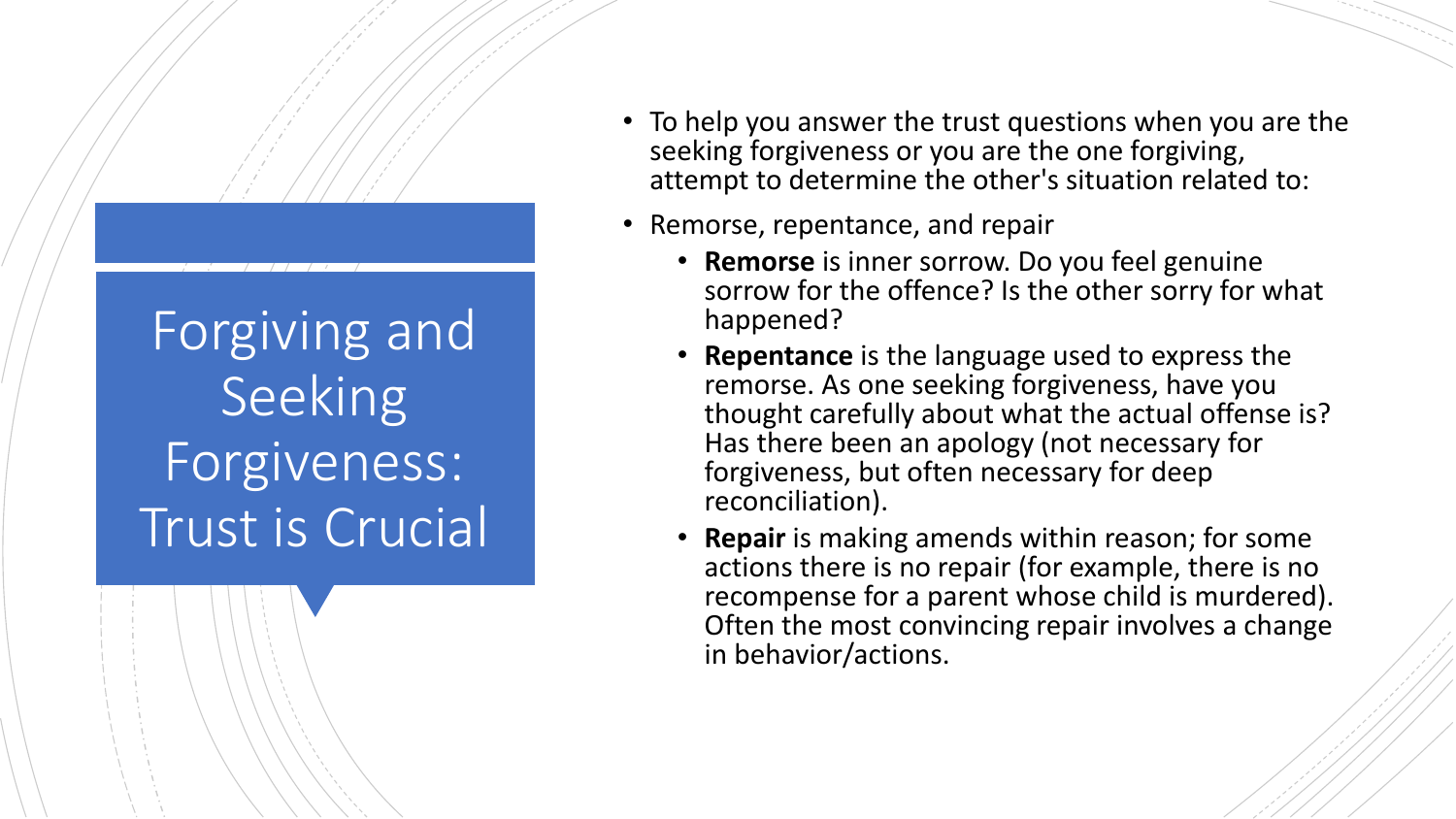# Seeking Forgiveness and Forgiving

• As we navigate these two very sensitive behaviors, seeking forgiveness and forgiving, it is essential to be mindful that seeking forgiveness, **genuine forgiving and reconciliation are between and among equals in which all have inherent worth and this is seen and acknowledged.**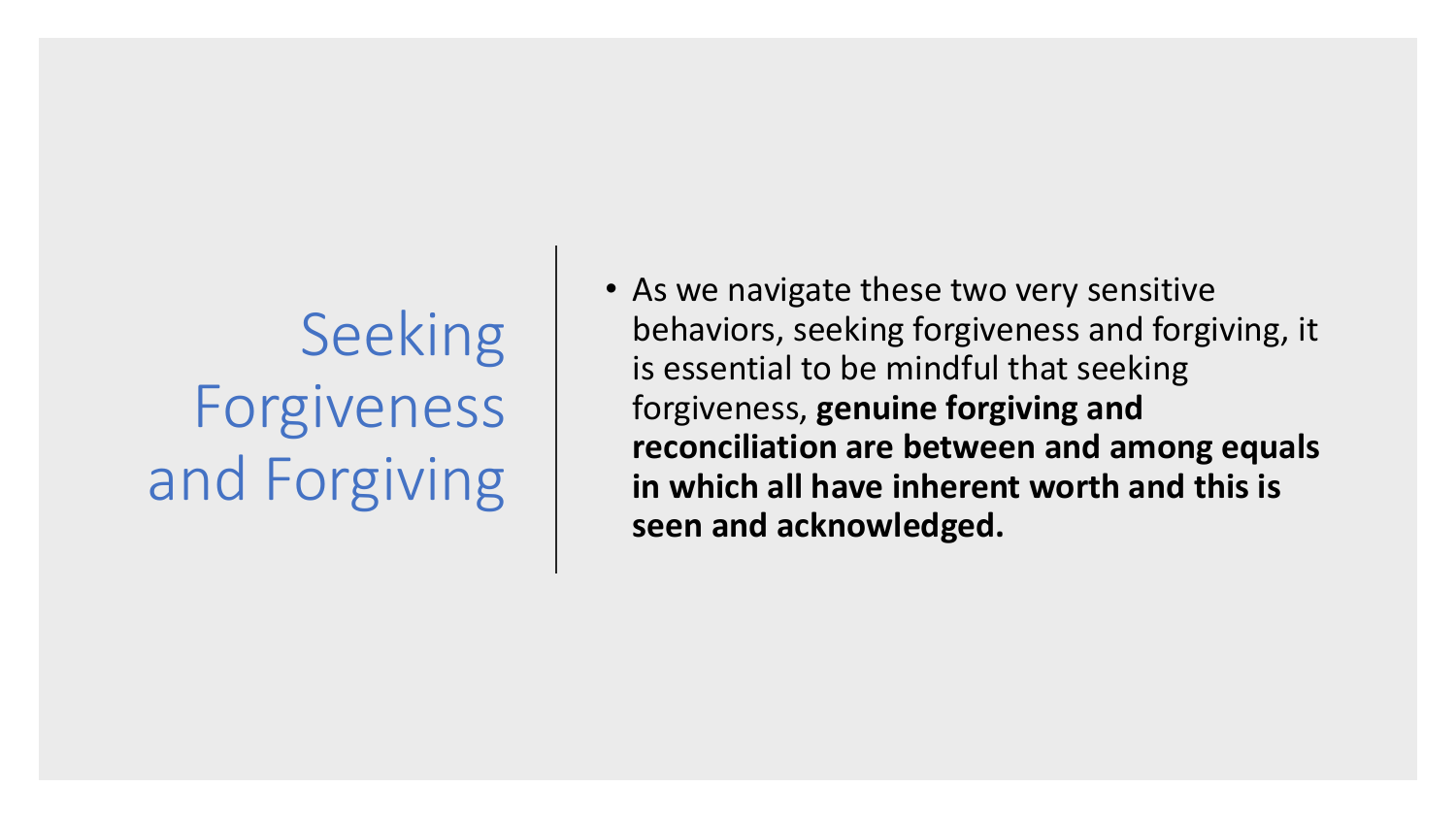Asking for Forgiveness: Some Steps

- Think about what you did to upset the person;
- Attempt to understand yourself….what may have led to what you did/said;
- Empathize with the person that you hurt;
- Remember that a mistake does not make you a bad person;
- Consider writing an apology if it would be helpful;
- Apologize to the person you have hurt/wronged;
- Show them you've changed;
- Ask for forgiveness;
- Expect little but hope for the best;
- Be understanding and patient;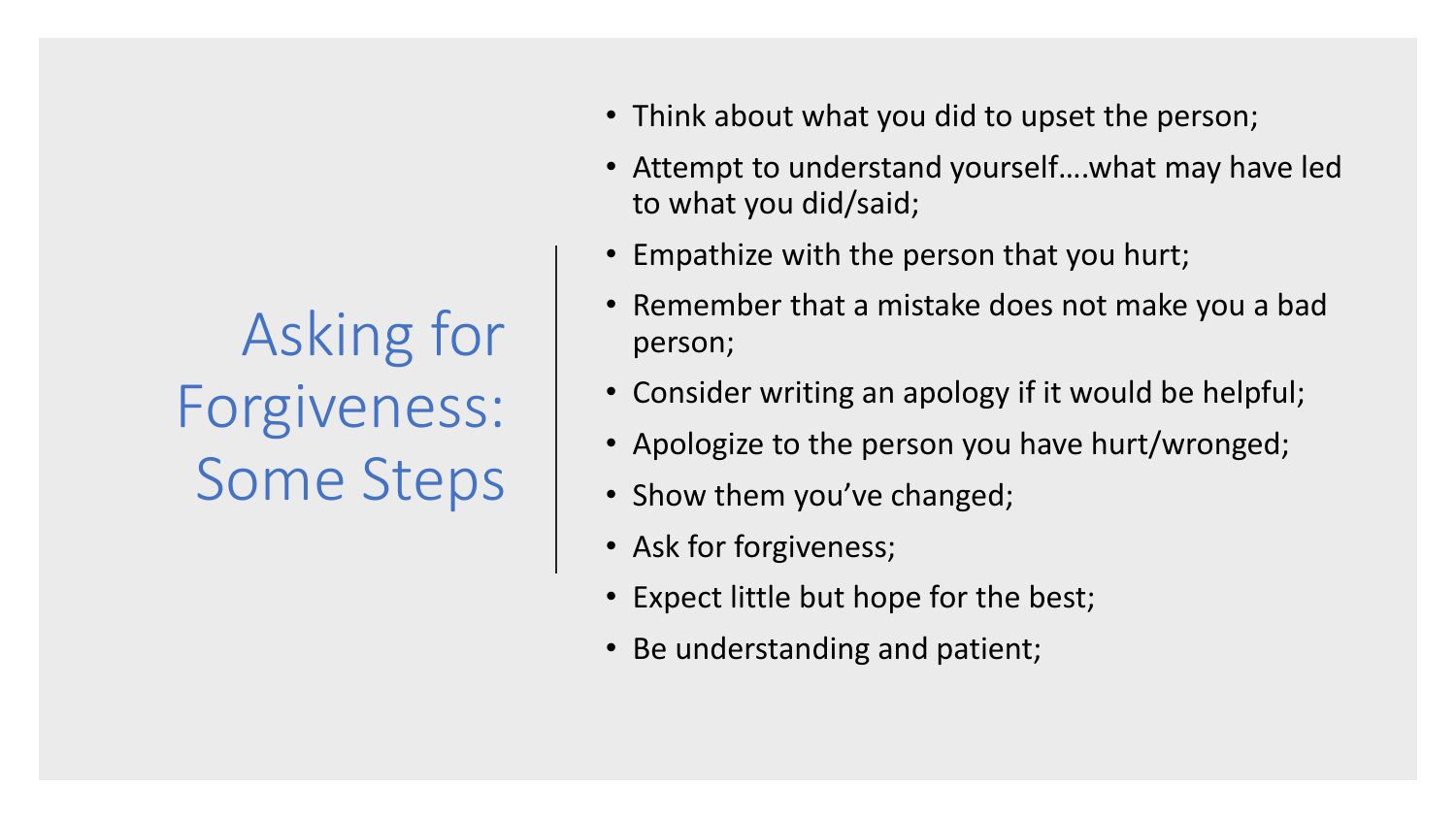

# Obstacles to Forgiveness

- The pain is new and deep;
- We are led by strong feelings of anger, jealousy or resentment;
- We seek revenge (openly or privately);
- Our significant others (if involved) are not inclined to forgive;
- We find it easier to cut people out of our lives;
- Our pride;
- We cannot see the humanity of the other, only how they wounded us;
- We don't know how to start a process of forgiveness;
- We do not have an awareness of having received God's forgiveness.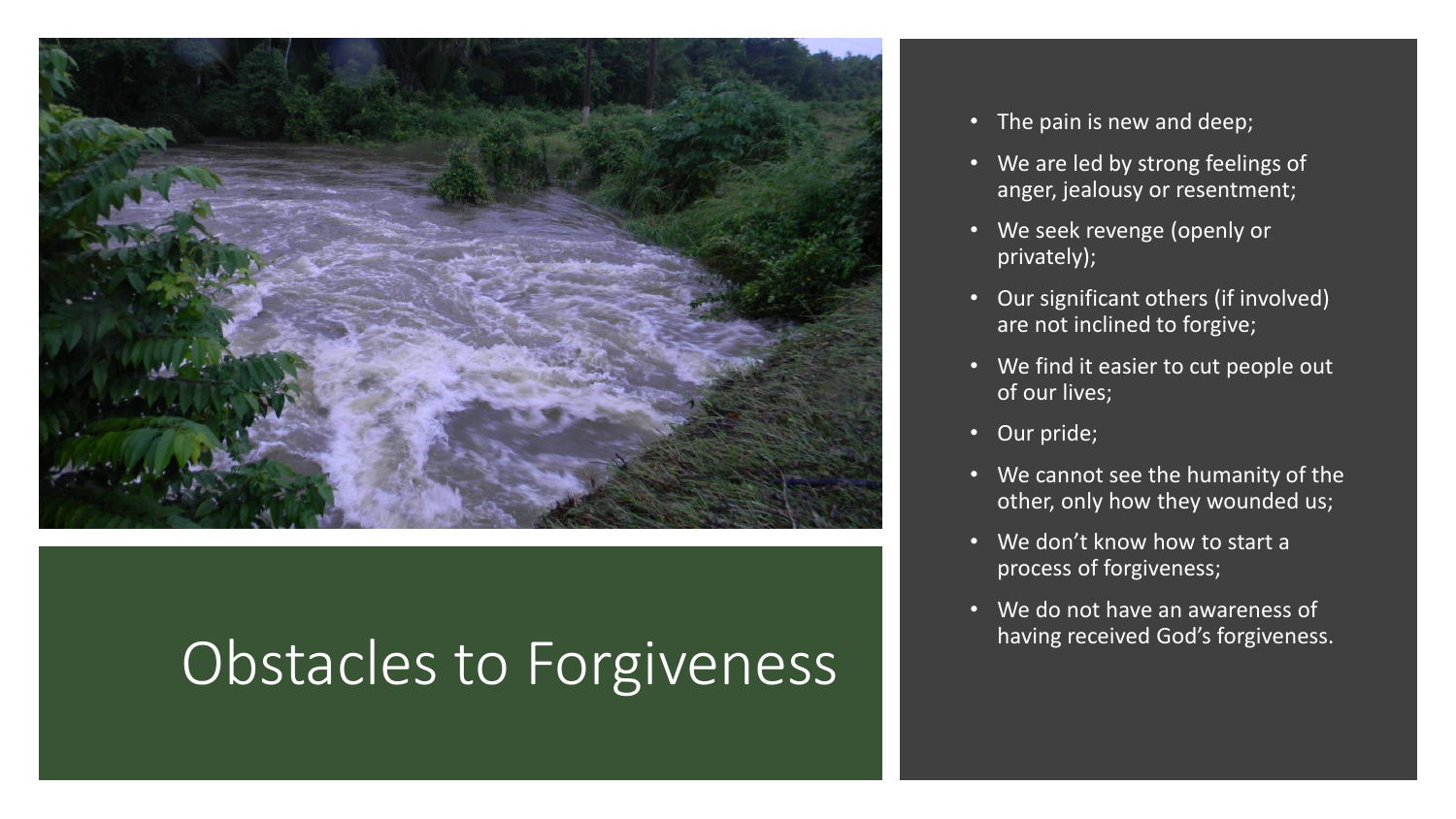

## Obstacles to Forgiveness

- We mistakenly think that forgiveness means restoration of an unhealthy relationship;
- We have not searched for or found meaning in the injury/loss;
- We have not counted the cost of non-forgiveness;
- We have not realized the effect of non-forgiveness on others who are important to us;
- We fear that our forgiveness will be rejected or that we will be shamed;
- We fear repeated injury by the wounding person;
- We have strong memories or flashbacks of the injury.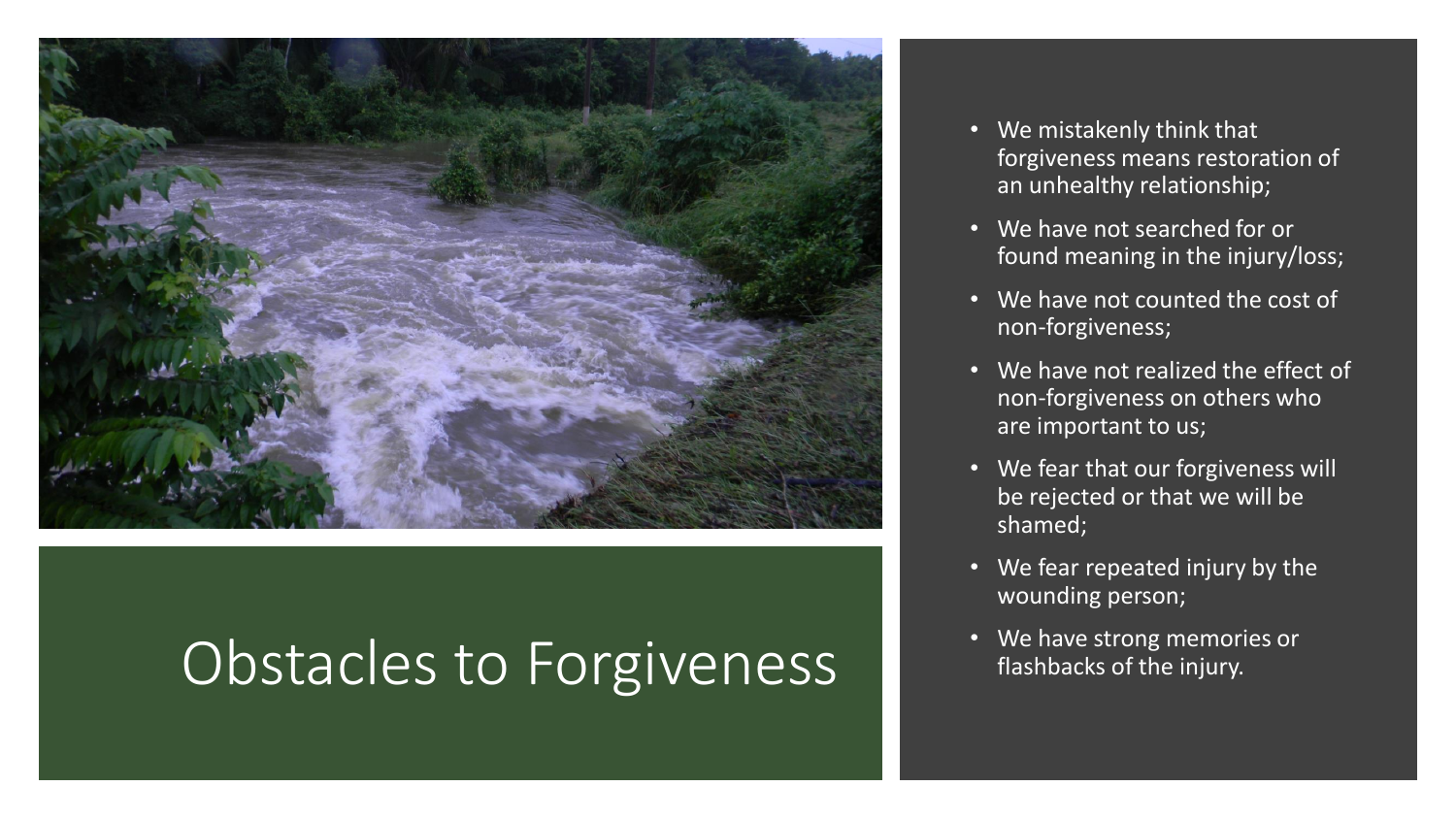# What are the Benefits to Forgiveness?

- Work on the consequences of forgiveness overwhelmingly suggest that forgiveness yields a number of psychological and physiological benefits, and benefits both the victims and the transgressors.
	- Forgiveness is part of the **psychological healing**  process following a transgression;
	- It can play an important role in reducing psychological distress, anxiety, anger, and grief that transgressions can cause.
	- Forgiveness results in enhanced levels of psychological well-being (greater life satisfaction, positive affect, and self-esteem, especially in high commitment relationships (e.g., marriage).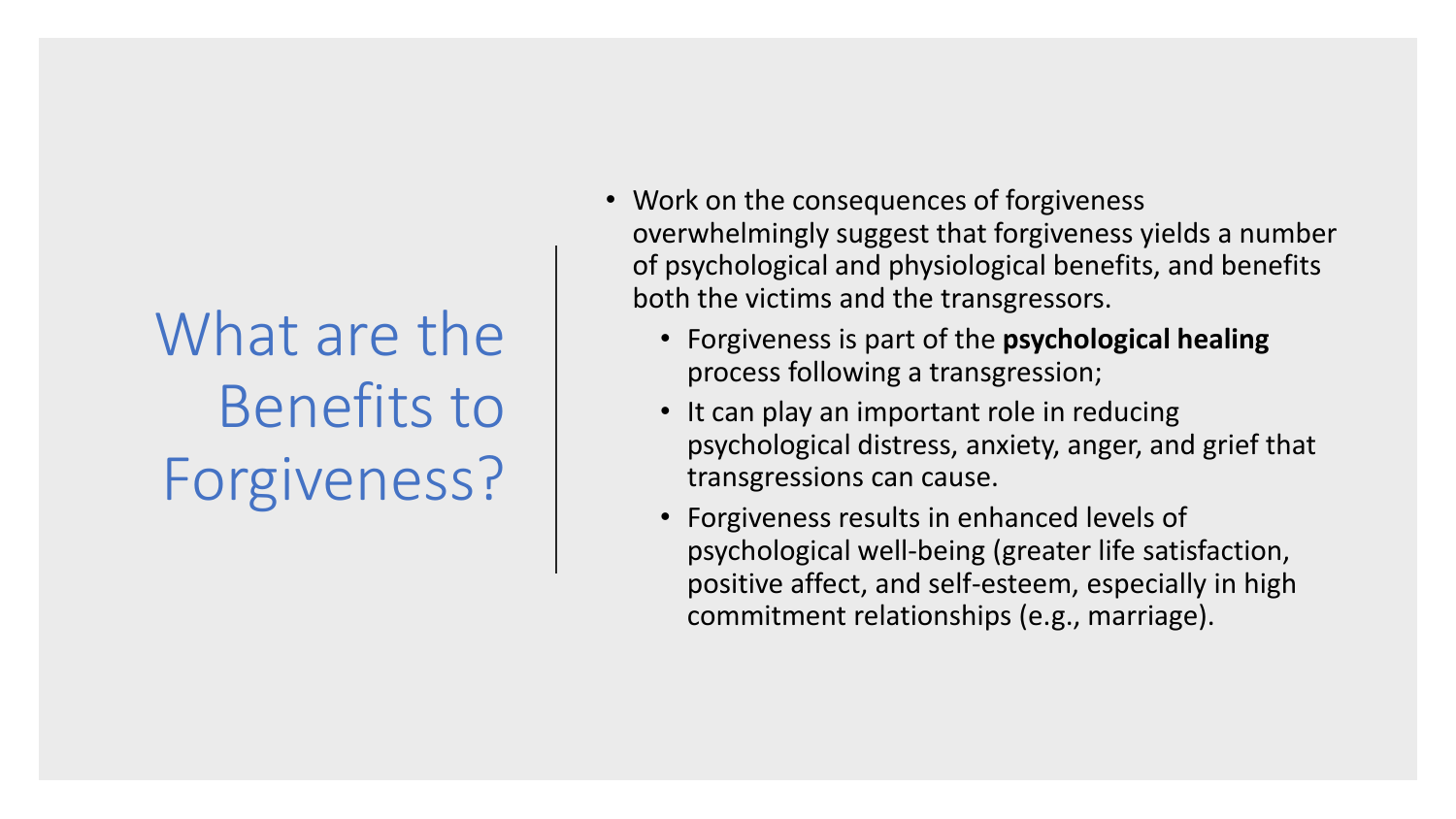What are the Benefits to Forgiveness

- Forgiveness yields **physiological benefits** for the victim of a transgression;
- Adverse reactions to interpersonal transgressions may lead to poor health outcomes both to the offender and the offended by way of adding stress to the sympathetic nervous and immune systems.
- Forgiveness is associated with lowered physiological stress responses and superior health outcomes.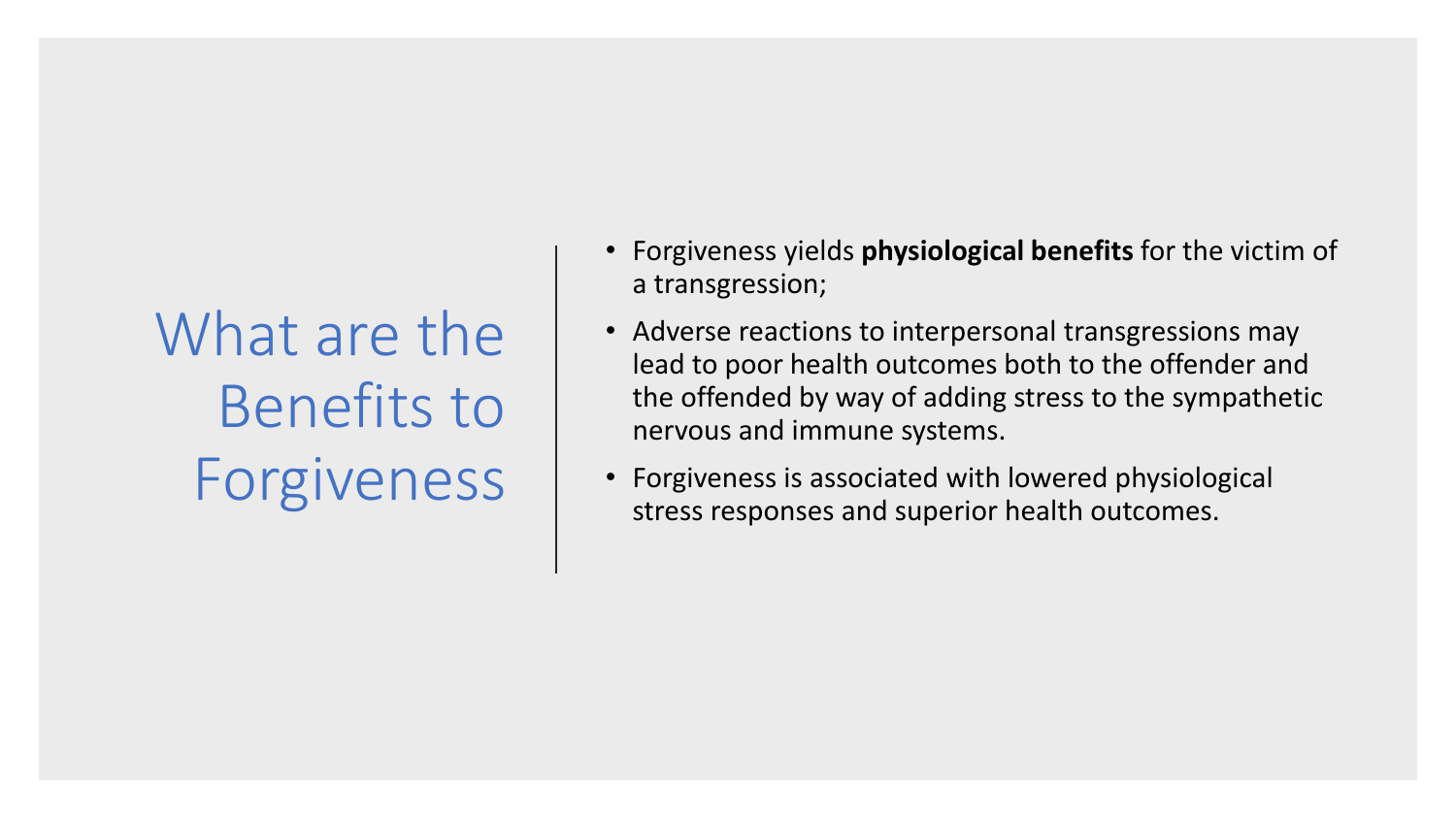Sarah [Montana TEDx](https://www.ted.com/talks/sarah_montana_the_real_risk_of_forgiveness_and_why_it_s_worth_it/transcript?language=en)  Talk on her Process of Forgiving



[https://www.ted.com/talks/sarah\\_montana\\_the\\_real\\_risk\\_of\\_forgiveness\\_and\\_why\\_it\\_s\\_worth\\_it/transcript?language=en](https://www.ted.com/talks/sarah_montana_the_real_risk_of_forgiveness_and_why_it_s_worth_it/transcript?language=en)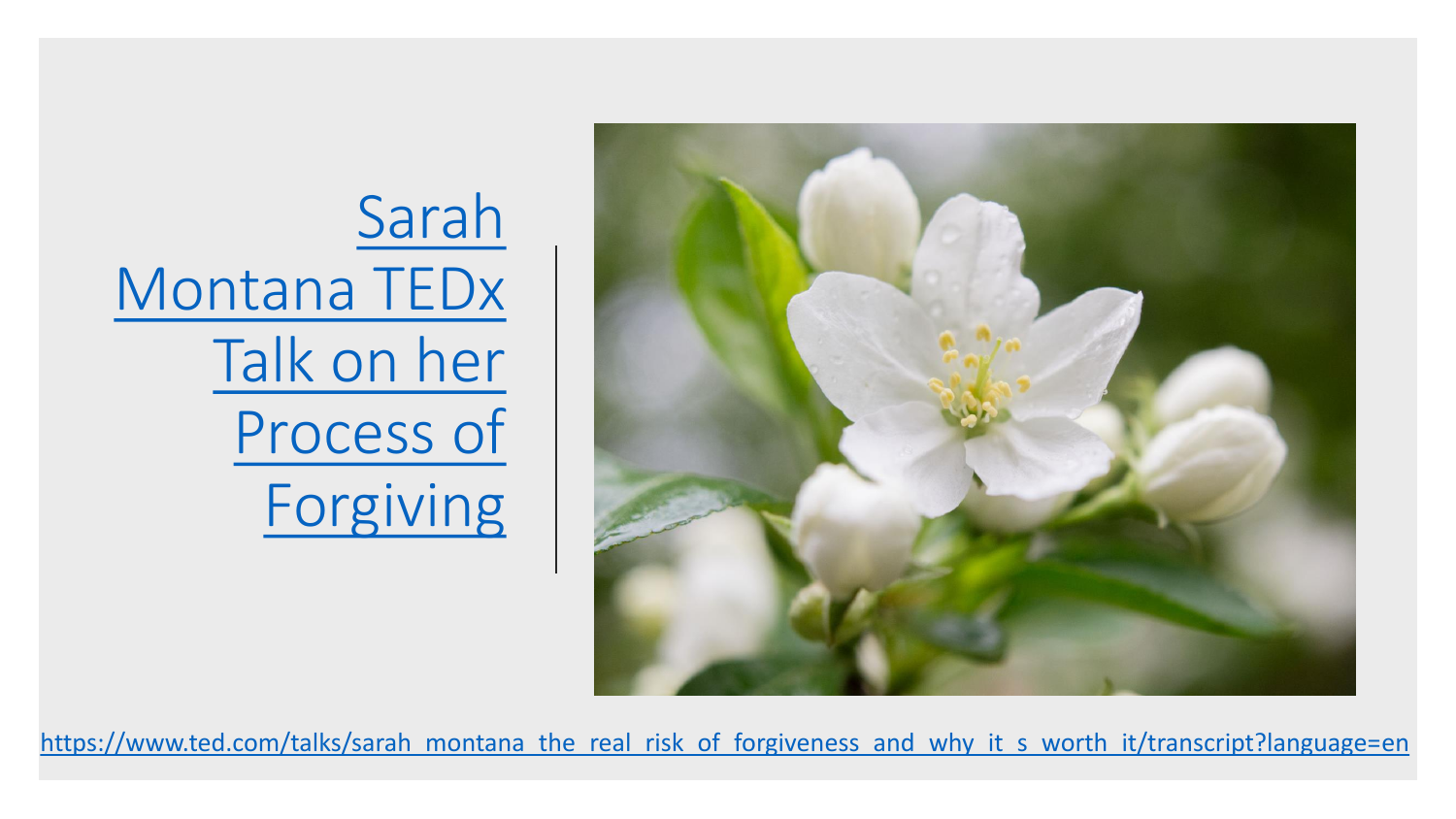## Reflecting on Forgiveness

- For you, is forgiveness:
	- A human necessity?
	- A spiritual requirement ('forgive us our debts as we forgive our debtors')?
	- A practical means of releasing uncomfortable feelings, including guilt?
- What role does God's forgiveness of you have in your efforts to forgive?
- Is forgiveness possible without consequences?
- What role does confronting the offender have in your understanding of forgiveness?
- Thinking of a time you forgave someone for a medium size 'stone' wound, what enabled you to forgive?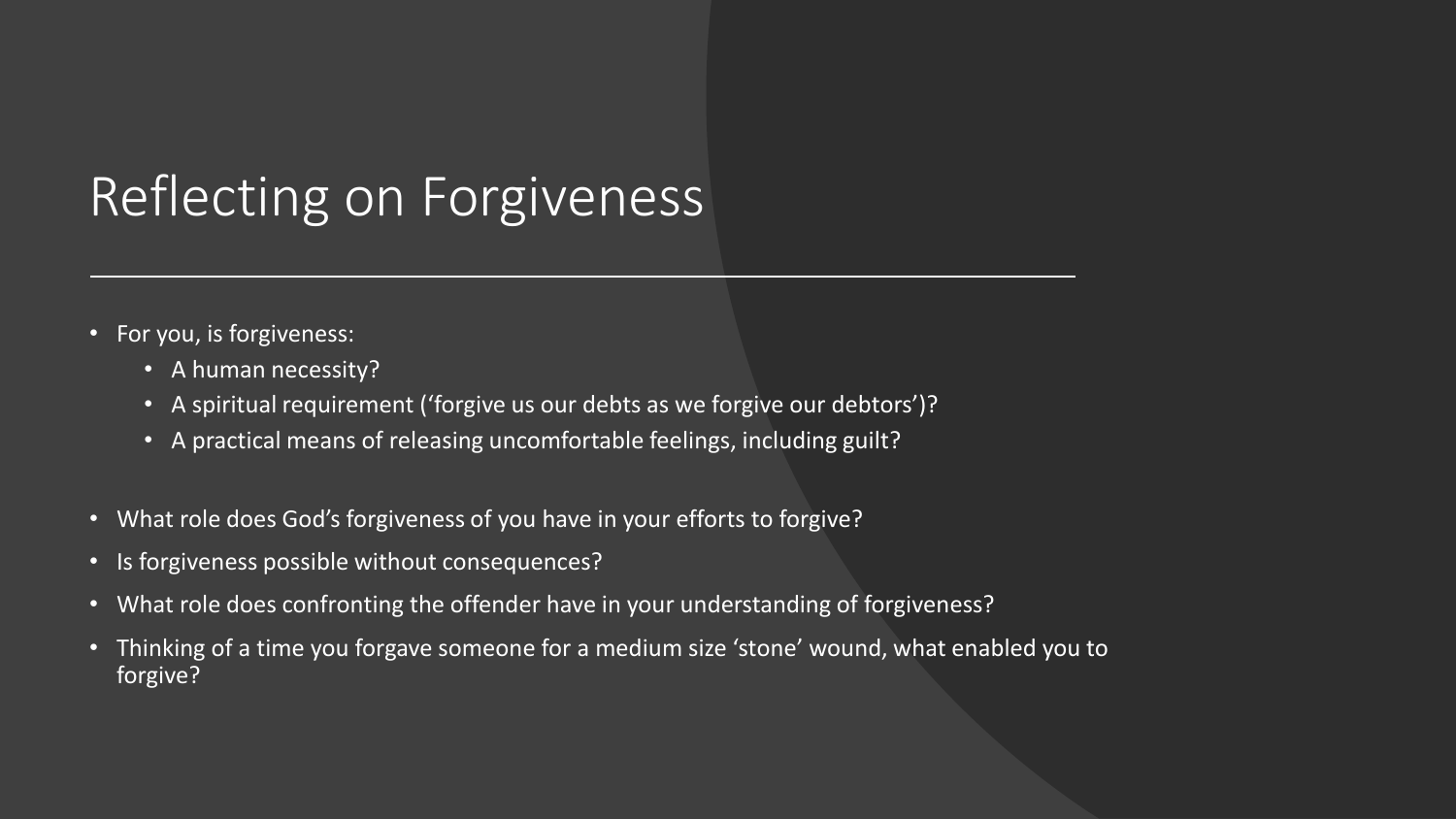# Reflecting on Forgiveness

- While boulders have an unmistakable permanence about them, boulder-size wounds have a way of appearing and reappearing even after you've worked and prayed to forgive the person.
	- Are some wounds so deep that it is beyond us to forgive?
	- Is it possible that, sometimes, we forgive, in steps stages levels?